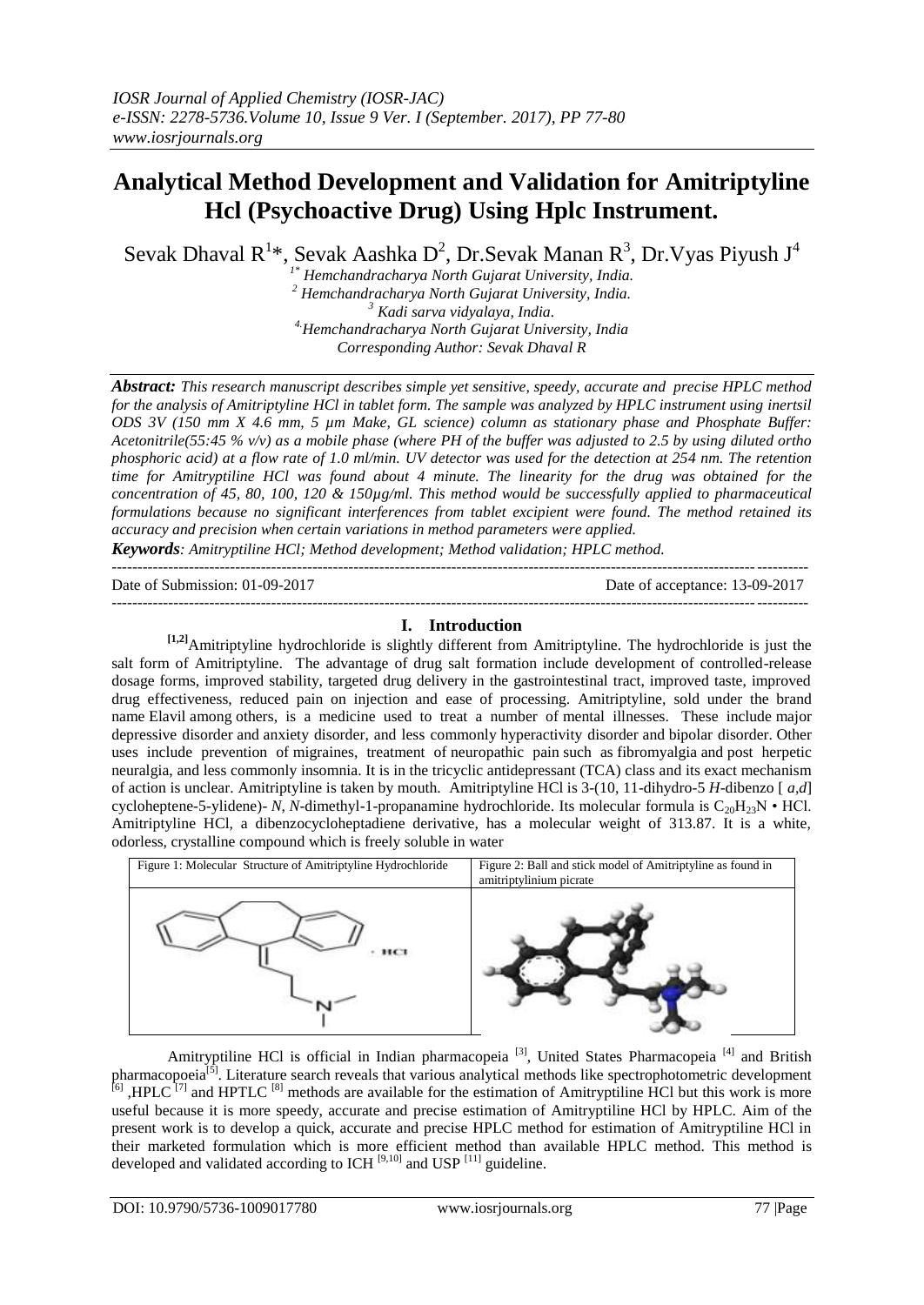|  |  |  |  | II. Required Chemicals, Standard and Sample |
|--|--|--|--|---------------------------------------------|
|--|--|--|--|---------------------------------------------|

Milli-Q Water was used throughout the study where ever is needed.

#### **III. Instruments and Condition**

The High Pressure liquid chromatography was performed using Agilent make HPLC system with UV detector. Chromatogram and data were recorded by using Chromeleon software. Separation was achieved by using inertsil ODS 3V (150 mm X 4.6 mm, 5 µm Make, GL science) as a stationary phase with Phosphate Buffer: Acetonitrile(55:45 v/v) as a mobile phase at a flow rate of 1.0 ml/min, Injection volume is 10 $\mu$ l and detection wavelength was 254 nm in UV detector. Column temperature is 35°C and Sample temperature is taken 25°C. Weigh machine of Mettler Toledo Company , pH meter of Mettler Toledo company and sonicator of Toshcon company- model SW1 were used in the study.

#### **IV. Preparation of Mobile Phase and Diluent**

11.04 gm Mono basic Sodium Phosphate was dissolved in 900 mL of purified water. Then pH of buffer was adjusted 2.50 using ortho-phosporic acid and dilute it to 1000 ml with purified water. Filter it through 0.45 micron filter. From the prepared buffer solution 550 ml is mixed with 450 ml of Acetonitrile in 1000 ml volumetric flask to make a mobile phase ratio buffer : Acetonirile 55:45% v/v respectively. Diluent is prepared through diluting 85 ml Hydrochloric acid in 10000 ml water.

## **V. Preparation of Standard Solution**

An accurately weighed 50 mg Amitryptiline HCl was transferred into 50 ml volumetric flask, 30 ml of diluent added in volumetric flask and sonicated for 5 minutes. Then the volume was made up to the mark with diluents & mixed well. After this, 5.0 ml of stock solution was transferred to 50.0 ml volumetric flask with the help of 5.0 ml pipette & made up to the mark using diluent & mixed properly. This solution contained concentration of 100 µg/ml of Amitryptiline HCl which is used as a standard solution throughout the study.

## **VI. Preparation of Sample Solution (10 mg strength)**

Accurately weighed 20 tablets of Amiline 10 mg were taken and average weight was calculated. Then, 10 intact tablets were transferred to 1000 ml volumetric flask and 600 ml of diluent added to volumetric flask. Sonicated for 60 minutes and mixed well. Then, solutions was kept till it attains normal temperature and made up to the mark with diluent and mixed. Then the solution was filtered with 0.45 µm Millipore PVDF filter.

## **VII. Assay Test**

The Assay test determine the content of Amitriptyline HCL in sample. Study design as follows.

| Sr. No. | Sample                                 | No. Of Injection |
|---------|----------------------------------------|------------------|
|         | Diluent                                |                  |
|         | Standard Solution (System Suitability) |                  |
|         | Sample Solution                        |                  |

Calculation:

Amitriptiline  $HCl = ATi x Ws x 5 x Ds x P x Avg. Wt.$ 

As x 50 x 50 x WTi x 100

Where,

 $ATi =$  average peak area of sample

As = average peak area of standard

 $WS =$  Weight of standard

 $DS =$  Dilution of sample

WTi= Average weight of sample

Acceptance criteria decided according to the ICH guideline: Assay value should be between 90.0% to 110.0%. Result complies with acceptance criteria.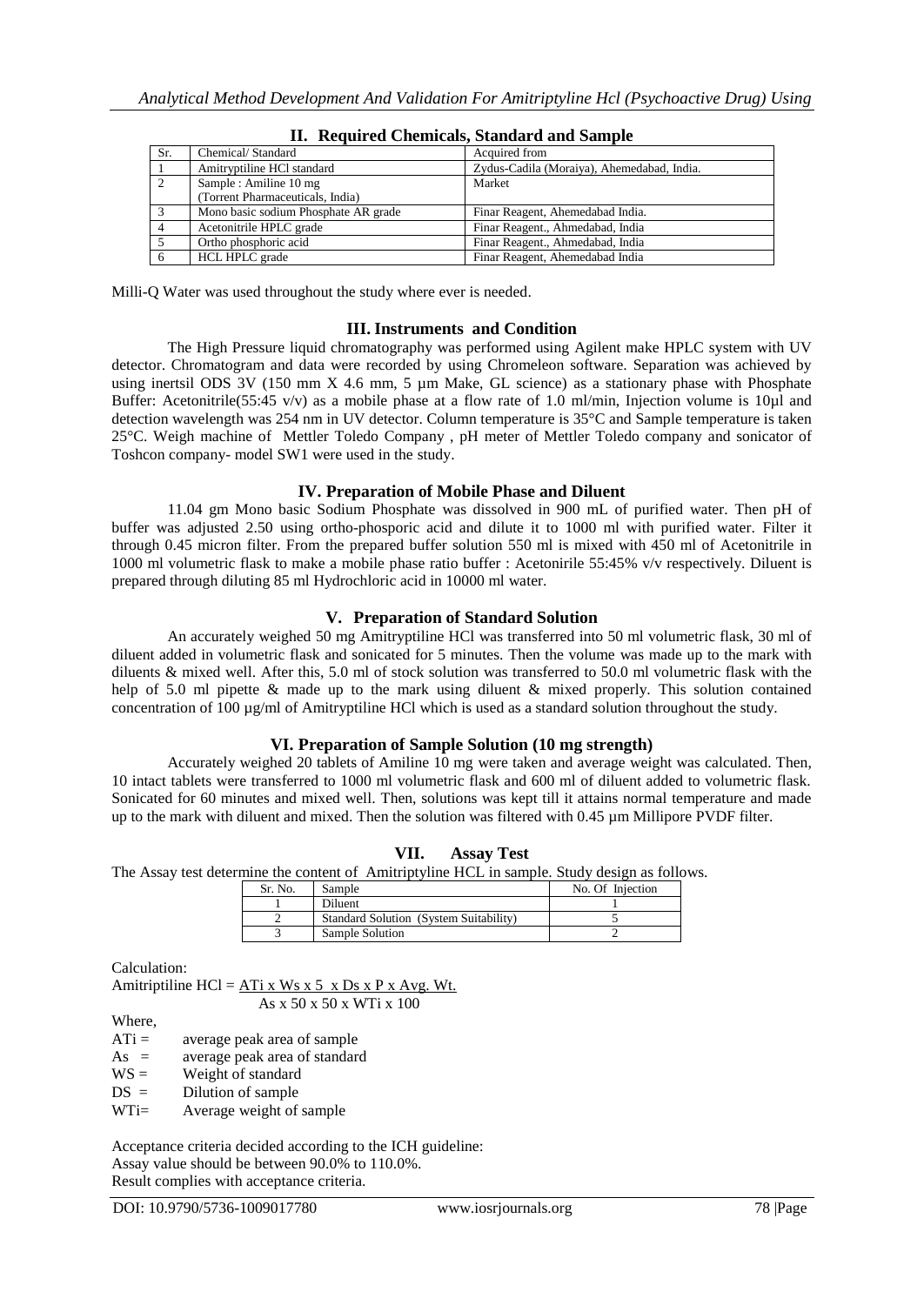## **VIII. System Precision (System Suitability)**

The precision of the method was checked by repeatedly injecting (n=5) injections of Amitryptiline HCl Standard solution (100  $\mu$ g/ml) without changing the parameters.

Study design

| Sr. No. | Sample                                        | No. Of Injection |
|---------|-----------------------------------------------|------------------|
|         | Diluent                                       |                  |
|         | <b>Standard Solution (System Suitability)</b> |                  |

Acceptance criteria

% RSD of 5 injections should not be more than 2.0%.

Result complies with acceptance criteria.

## **IX. Filter Saturation**

The Filter Saturation study demonstrates its reliability for even changes in filter volume. Study design

| Sr. No. | Sample                           | No. Of Injection |
|---------|----------------------------------|------------------|
|         | Diluent                          |                  |
|         | <b>Standard Solution</b>         |                  |
|         | Sample Solution (Unfiltered)     |                  |
|         | Sample Solution (filtered, 1 ml) |                  |
|         | Sample Solution (filtered, 5 ml) |                  |
|         | Sample Solution (filtered, 9 ml) |                  |

Acceptance criteria

Difference between unfiltered and filtered solution is NMT 2.0% . Result complies with acceptance criteria.

#### **X. Robustness**

This test demonstrates its reliability even for minor changes in analysis conditions.

- $\triangleright$  Flow rate changed by 10%(i.e. 0.9 ml/min and 1.1 ml/min)
- $\triangleright$  Mobile phase pH changed by +0.2 units (i.e. pH 2.3 to 2.7)
- $\triangleright$  Column temperature changed by +5°C (i.e. 30°C to 40 °C)

Study design

| Sr. No. | Sample                   | No. Of Injection |
|---------|--------------------------|------------------|
|         | Diluent                  |                  |
|         | <b>Standard Solution</b> |                  |

Assessment

This test will evaluate the minor changes in analysis condition do not vary any significant change in result.

#### **XI. Linearity**

This study establishes linearity of analyte with specified range. The Linearity of standard solution over the range of 45% to 150% of concentration was prepared.

Study design

| Linearity level | Solution taken (ml) | Dilute volume with Diluent in ml | Final concentration in $\mu$ g/ml |
|-----------------|---------------------|----------------------------------|-----------------------------------|
| 45%             |                     | 100                              |                                   |
| 80%             |                     | 50                               | 80                                |
| 100%            |                     | 50                               | 100                               |
| 120%            | 0.U                 | 50                               | 120                               |
| 150%            |                     | 50                               | l 50                              |

Acceptance criteria

By Injecting solutions in HPLC system and record area of analyte peak plot a graph of concentration (X-axis) vs. analyte peak area (Y-axis).Correlation coefficient is NLT 0.995. Y-intercept is  $\pm 2\%$  of 100% linearity level response.

Result complies with acceptance criteria.

## **XII. Specificity**

The specificity of the developed method was determined by injecting sample solutions which were prepared by forcibly degrading the sample in presence of stress conditions such as acid, base & oxidative medium and